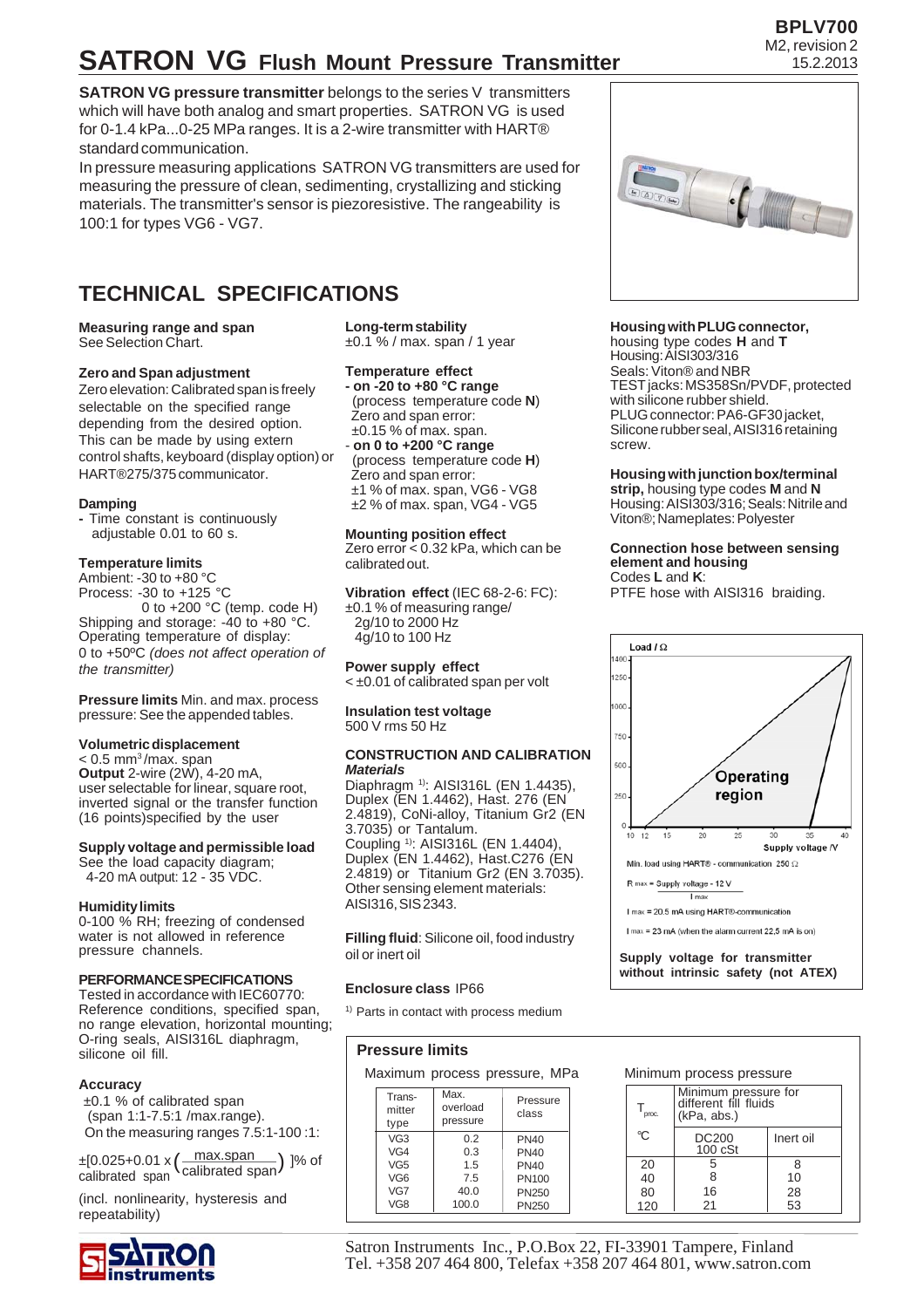## **SATRON VG Flush Mount Pressure Transmitter**

#### *Calibration*

For customer-specified range with 1 s. damping. (If range is not specified, transmitter is calibrated for maximum range.)

#### **Electrical connections**

Housing with PLUG connector, **H** and **T:** PLUG connector, connector type DIN 43650 model AF; Pg9 gland for cable; wire cross-section 0.5 to 1.5 mm<sup>2</sup>.

Housing with junction box/terminal strip**, M** and **N :** M20x1.5, 1/2-NPT inlet; screw terminals for 0.5 to 2.5 mm<sup>2</sup> wires

#### **Process connections**

#### G1 connecting thread

Process couplings: See Selection Chart and installation instructions or technical specification: Couplings for Transmitters **G150**.

#### **Weight**

| Transmitter                                 |          |
|---------------------------------------------|----------|
| - with housing type <b>H</b> and <b>T</b> : | $0.7$ kg |
| - with housing type M ja N:                 | 1.2 kg   |

#### **Product Certifications**

#### **European Directive Information**

#### **Electro Magnetic Compatibility (EMC directive 2004/108/EC)**

All pressure transmitters

#### **Atex Directive (94/9/EC)**

Satron Instruments Inc. complies with the ATEX Directive.

#### **European Pressure Equipment Directive (PED) (97/ 23/EC)**

All Pressure Transmitters : - Sound Engineering Practice

#### **Hazardous Locations Certifications**

#### **European Certifications**

ATEX Intrinsic Safety

Certification No. : DNV-2007-OSL-ATEX- 1346X

 $\langle \mathbf{F}_{\mathbf{X}} \rangle$  II 1 GD T135°C EEx ia II C T4 -20°C  $\leq$  Tamb  $\leq$  50°C  $\langle \xi_{\mathbf{x}} \rangle$  II 2 GD T135°C EEx ia II C T4 -20°C  $\leq$  Tamb  $\leq$  50°C

Input Parameters :  $U_i = 28$  V l<sub>i</sub> = 93 mA Pi = 0.651 W  $\mathrm{C_{i}}$  = 5 nF  $L_i = 0.2$  mH

#### **Special Conditions for Safe Use (X) :**

The enclosure with plastic window and the plastic DIN43650 connector must not be installed in potentially explosive atmosphere requiring category 1 apparatus. The non-conducting surface of the sensor element may be charged by the flow of non-conducting media, so there may be electrostatic hazard with IIC-gases. These units should be marked 2 GD.

The equipment shall be installed and connected according to the manufacturers instructions.



I max = 23 mA (when the alarm current 22,5 mA is on)

**Supply voltage for transmitter with certified intrinsic safety (ATEX)**



**Wiring** Housing with PLUG connector, codes **H** and **T**

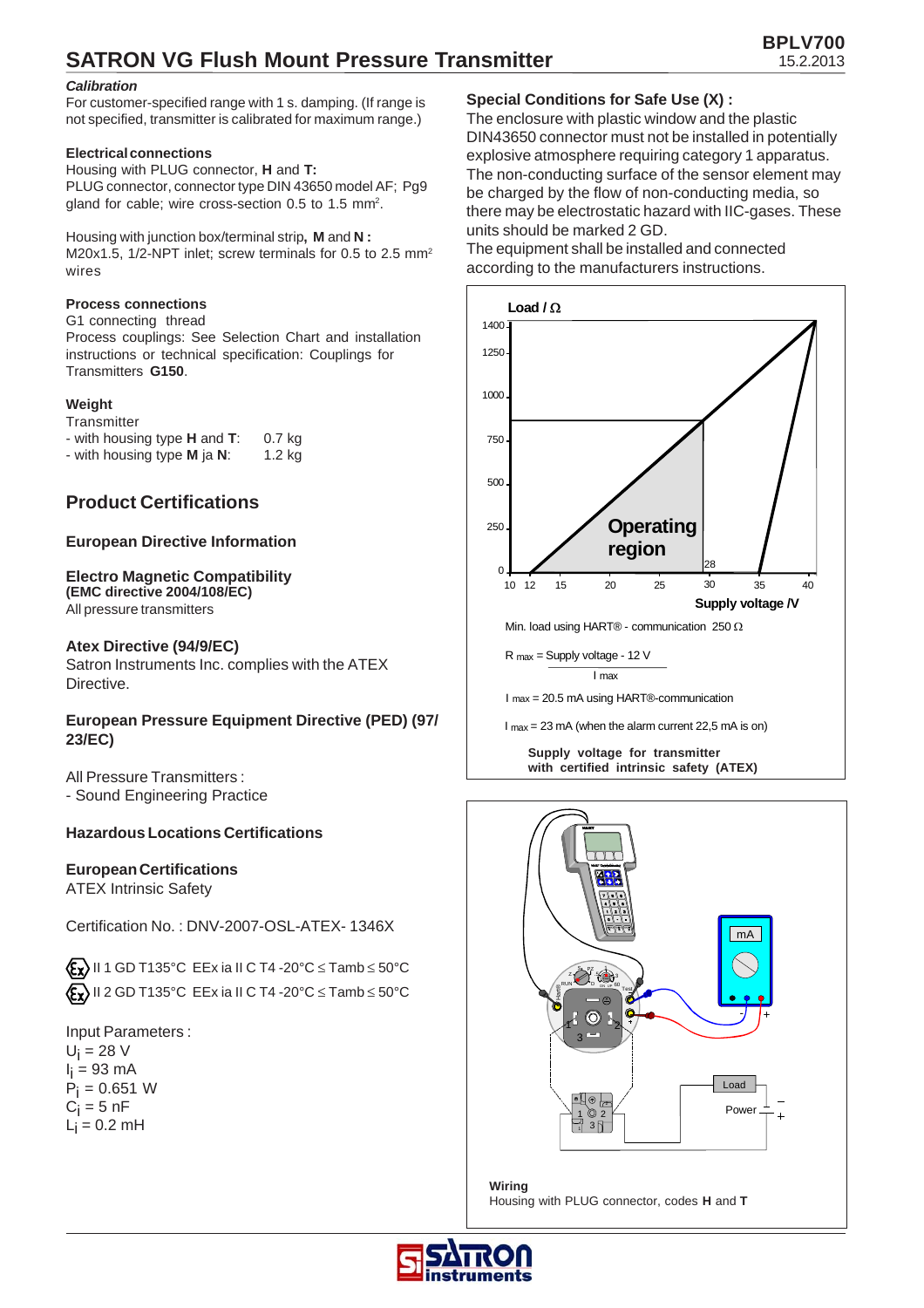# **SATRON VG Flush Mount Pressure Transmitter BPLV700**





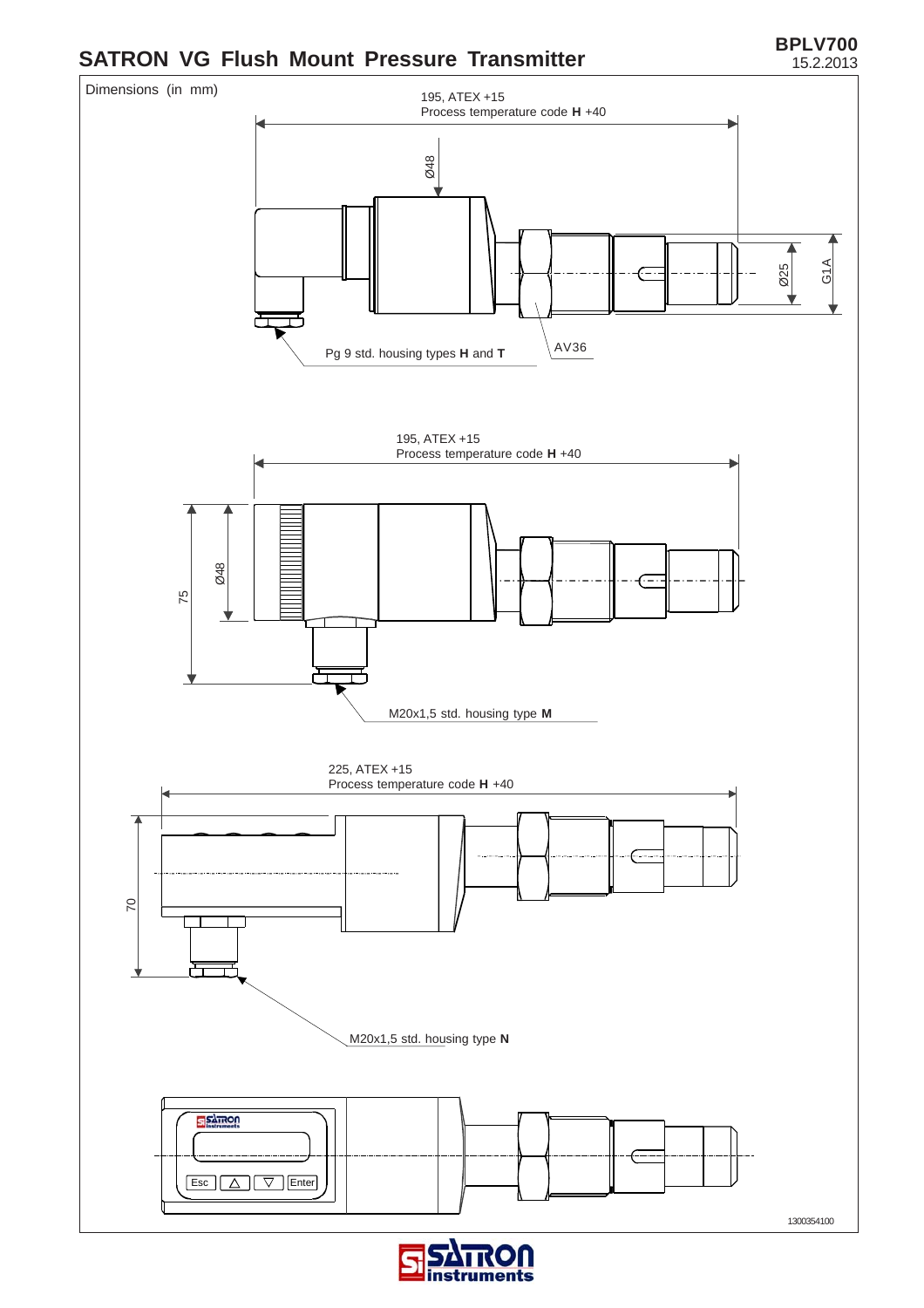### **SATRON VG Flush Mount Pressure Transmitter** 15.2.2013

# **BPLV700**



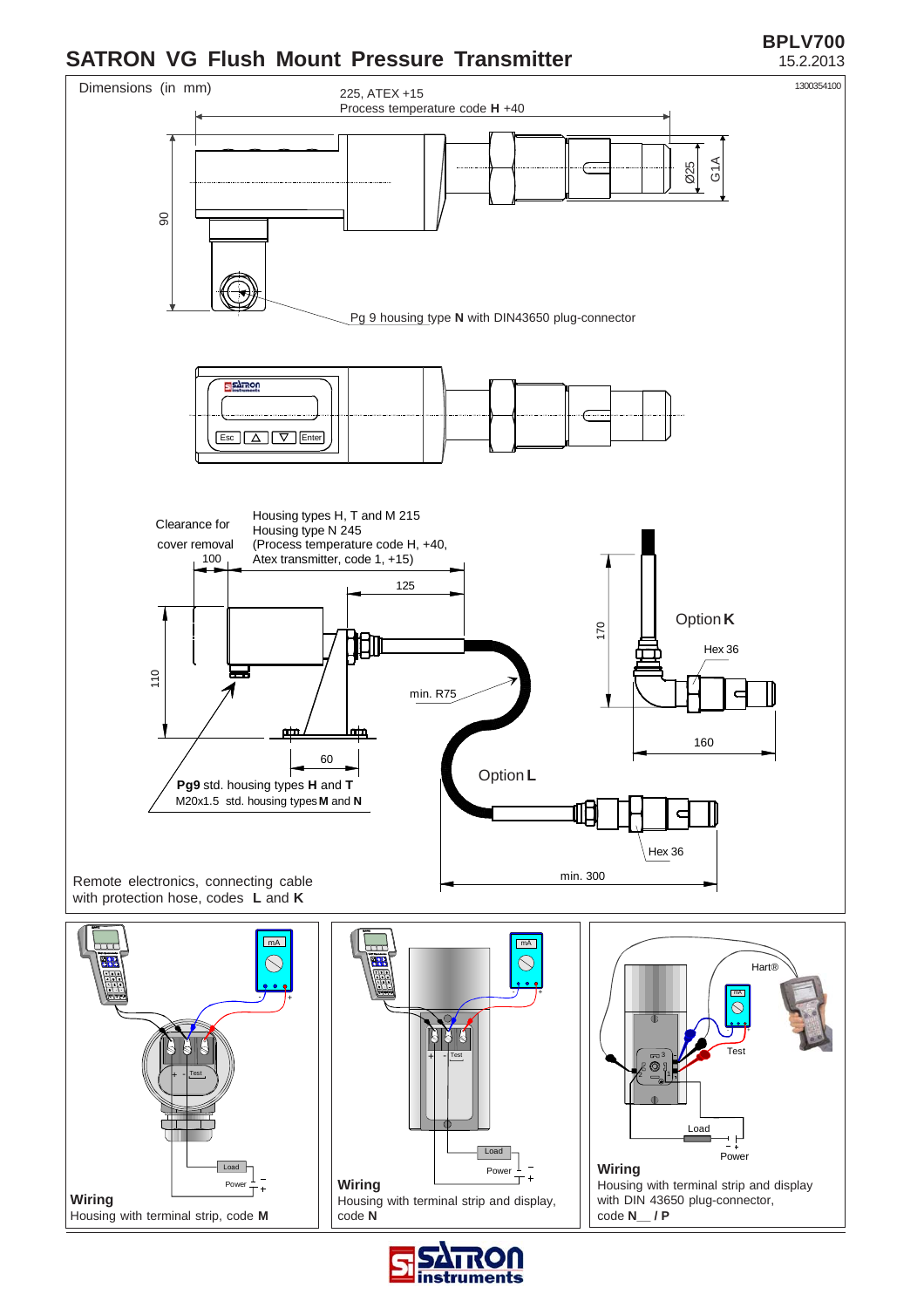## **SATRON VG Flush Mount Pressure Transmitter** 15.2.2013



80

Enter



#### **Special couplings:**

∅45.5

-9<br>-0.5<br>-0.5

G1 hygienic coupling , M548101 G1/2A/G1 coupling, M546190 G1/2A/G1 coupling with venting, M860280 G1/2A/ G1 couplings with bracket: • G1/2A male, M546195 • G1/2 female, M550393





**PASVE**® **mounting & service valve**